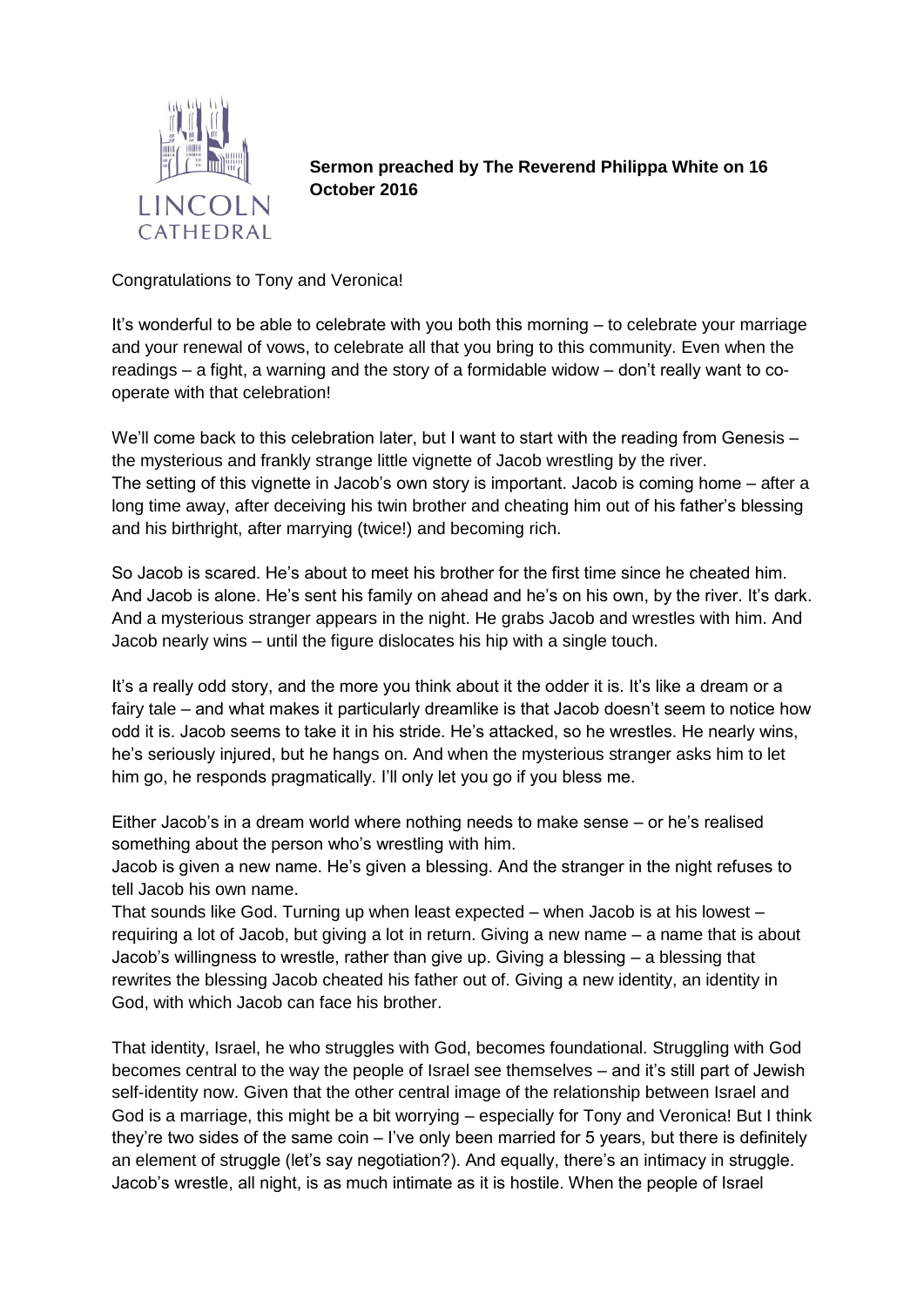define themselves as the people who struggle with God, they're defining themselves as people who are related intimately to God – they are so confident of God's love and God's faithfulness, and of their own love for and faithfulness to God, that they can confidently struggle with God.

I remember the first time I had an argument with one particular friend – and I realised how close I had become to her, that I could argue quite passionately without being afraid that by arguing, I'd lose her friendship. I felt safe in that relationship – safe enough to be angry with her. That's the kind of thing that is going on when the relationship between God and God's people is depicted, simultaneously, as struggle and as marriage.

Because faithfulness to God, just like faithfulness in marriage, involves hard work. For Jacob, it's about struggling – physically wrestling. And sometimes it can feel like that – when things are hard, when the reasons to give up on God seem better than all the reasons to carry on, when something terrible has happened and we just want to shout at God for letting it happen. That's when we wrestle – we struggle. And that's when the image of marriage is really helpful. Because if we're married, hopefully we don't give up on the relationship the moment something becomes difficult – hopefully we are willing to struggle through issues, to cling on to the promise of faithfulness even when that's incredibly tough. Clearly this doesn't always work in marriages – which is why we celebrate the anniversaries, like Tony and Veronica's, where it does. But it's the ideal.

So when Jesus tells his story of the unjust judge and the persevering widow, perhaps the people hearing it were those finding it tough to cling on to faithfulness in God. It sounds as if they were feeling discouraged – depressed – despairing. Whatever they needed, they felt as if God wasn't providing it. But Jesus says don't give up. Carry on. God is not an unjust judge – God is supremely just. So if even an unjust judge gives in in the end – you will get there too. God is faithful.

God's faithfulness, says Jesus, is not in doubt. But God's faithfulness can't happen without our faithfulness.

One of the useful things about the marriage image is that it reminds us that faithfulness isn't just one way. The covenant relationship of marriage is a relationship that has to be between two people – and it only works if both people are committed. God is more committed to us than any human partner in a marriage – but still Jesus says that without our commitment – our faithfulness – our perseverance, that relationship doesn't work. God doesn't stop being faithful, but if we give up on God, we can lose the ability to see what God is doing and to receive God's blessing. Jacob receives God's blessing because he struggles and he asks.

So what does it mean to be faithful to God?

The explanatory note to the parable says that it's about praying always and not losing heart. It's very easy to lose heart – to think that there's nothing we can do, and therefore, nothing that God can do. To think that the world, or our lives, or the people we love are in such a state that God must be absent. To despair. I find that the more news I read, the more I despair – I feel helpless. I feel as if there is nothing anyone can do. I can't even see that there is anything God can do.